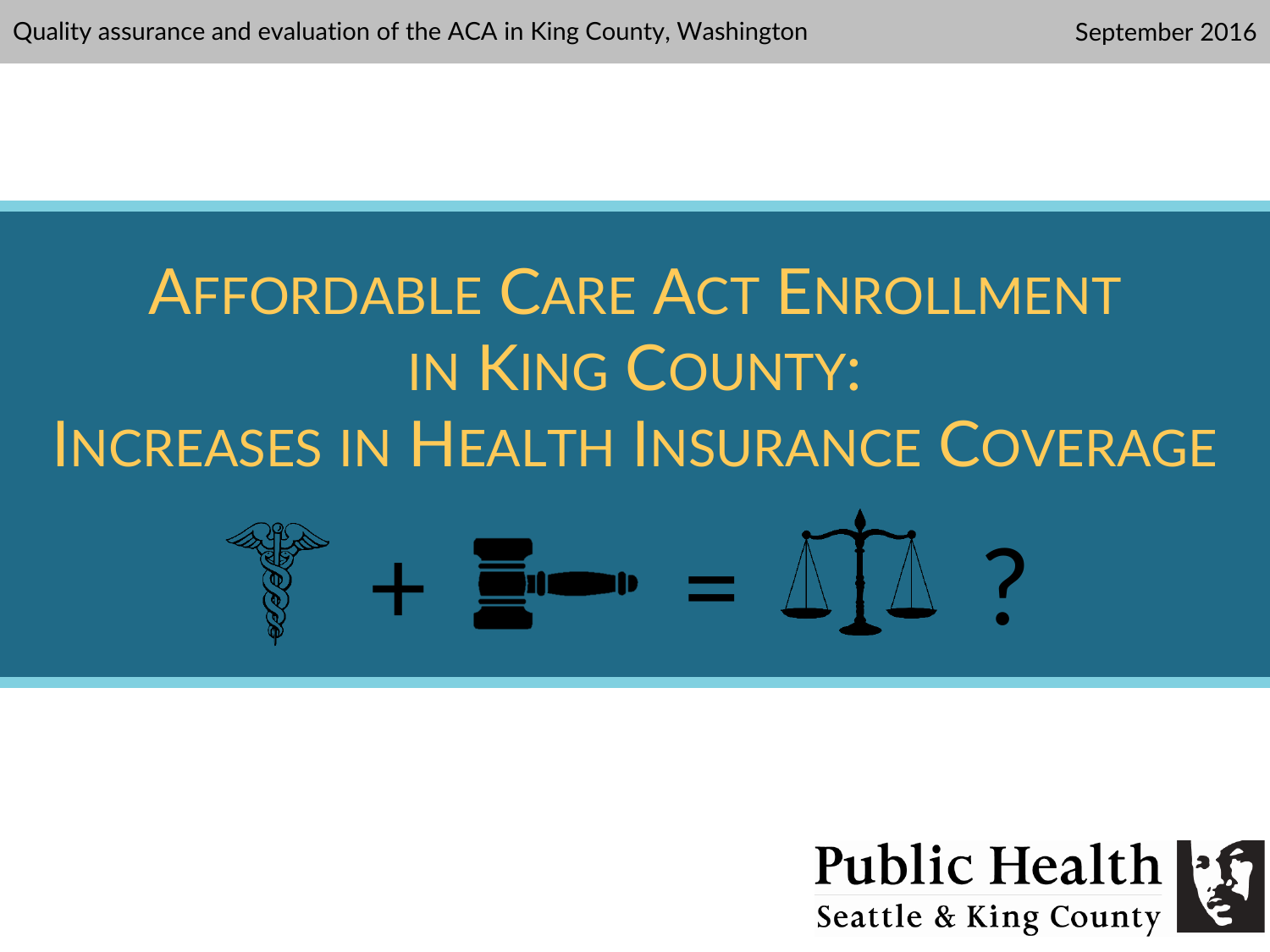- $\Box$  After Medicaid expansion and the launch of the WA Healthplanfinder health exchange, uninsurance rates in working-age adults and children drop significantly.
- $\Box$  The percent of children without health insurance fell to 1.6%.
- $\Box$  In the general working-age adult population, lack of health insurance fell to 7.7%. Large reductions in uninsurance rates were experienced by
	- $\Box$  all age groups,
	- **a** across all income levels.
	- $\Box$  for all race/ethnicities,
	- $\Box$  for adults that were employed and unemployed.
- $\Box$  These are still early findings and we will continue to monitor these trends.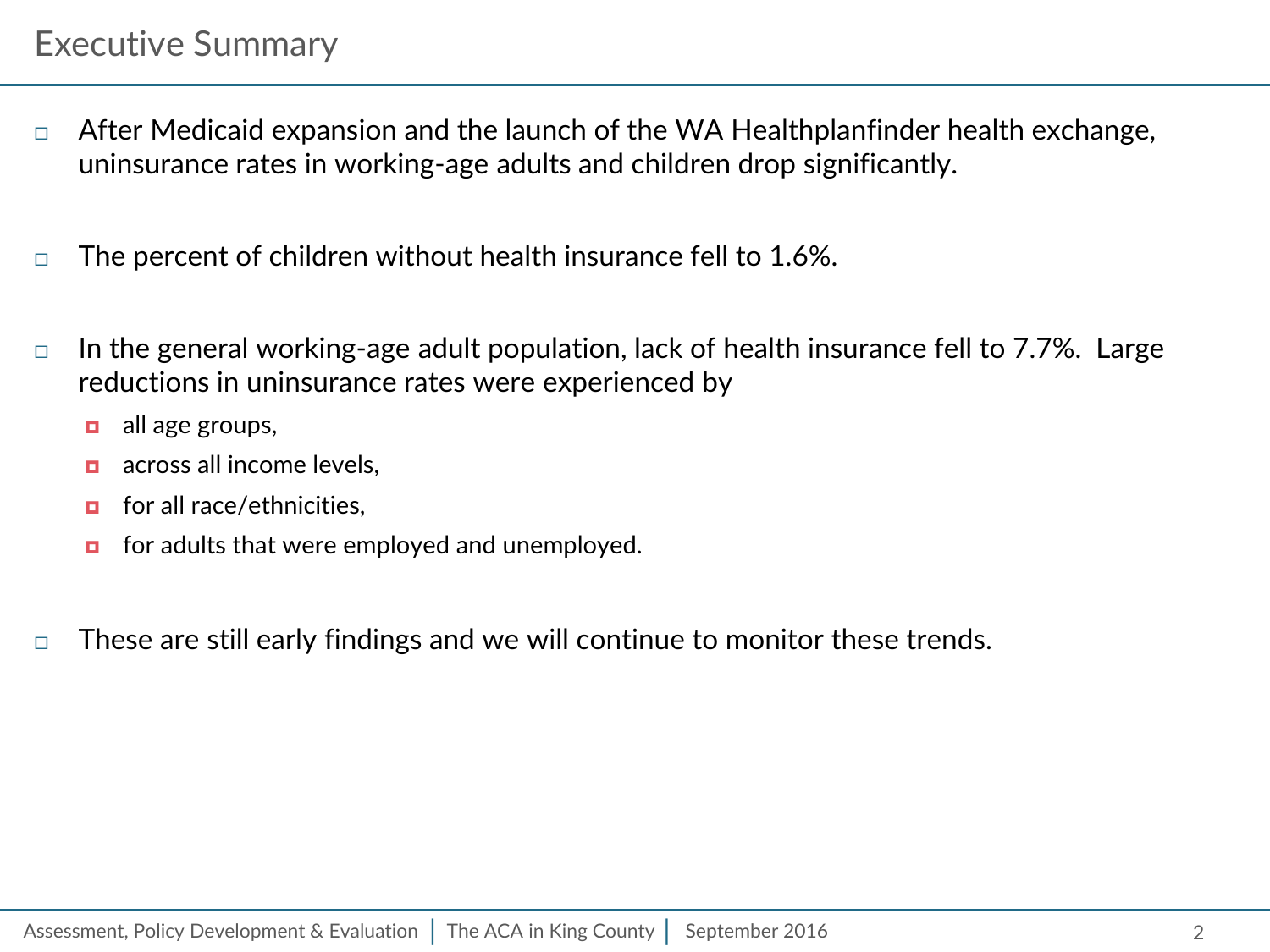The Affordable Care Act was designed to promote health equity, better health overall, and lower costs.

The first step for King County was to ensure that adults and children have health insurance.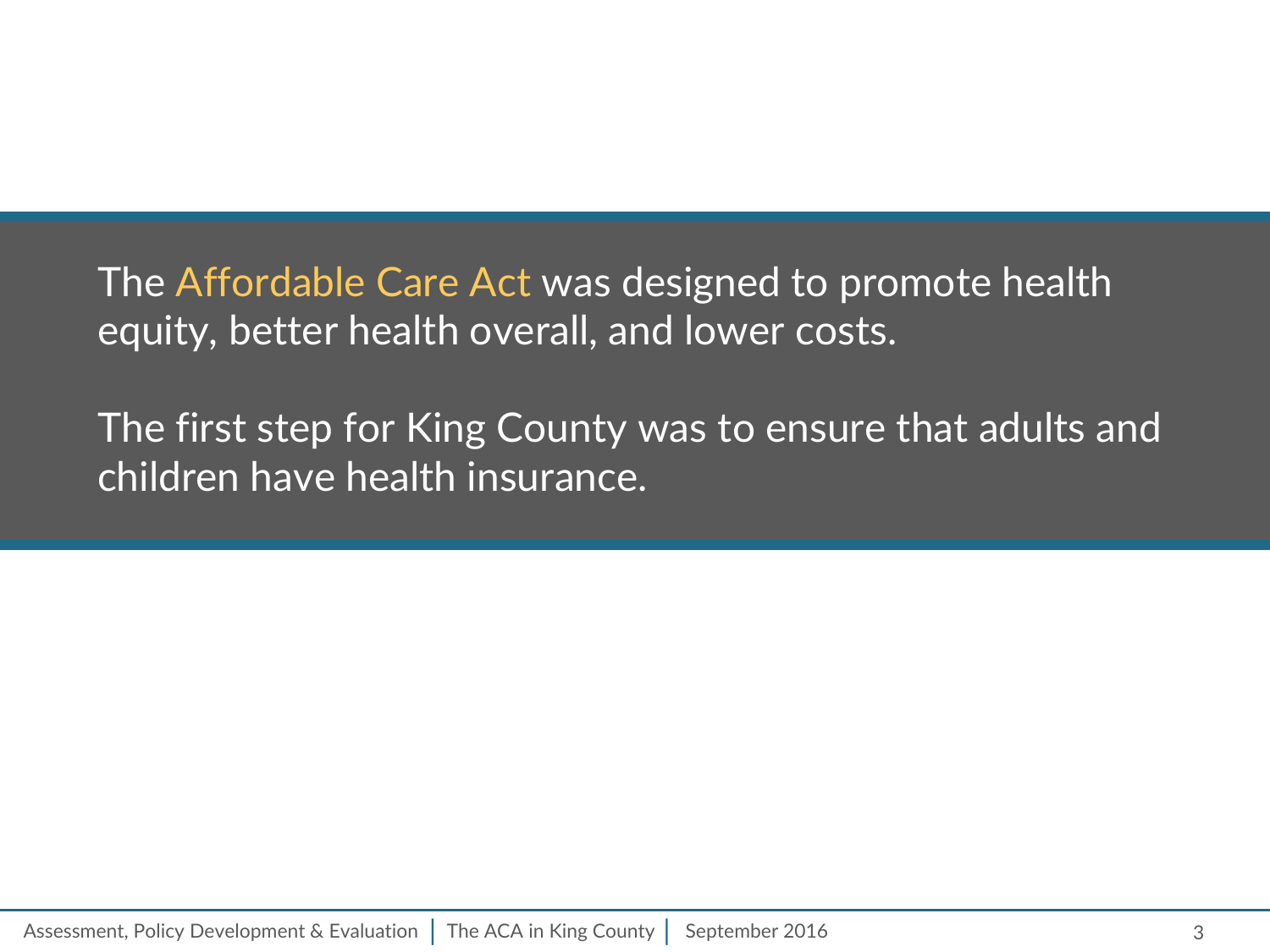**Large declines** in percent without health insurance, particularly for young adults; percent of children without health insurance decline

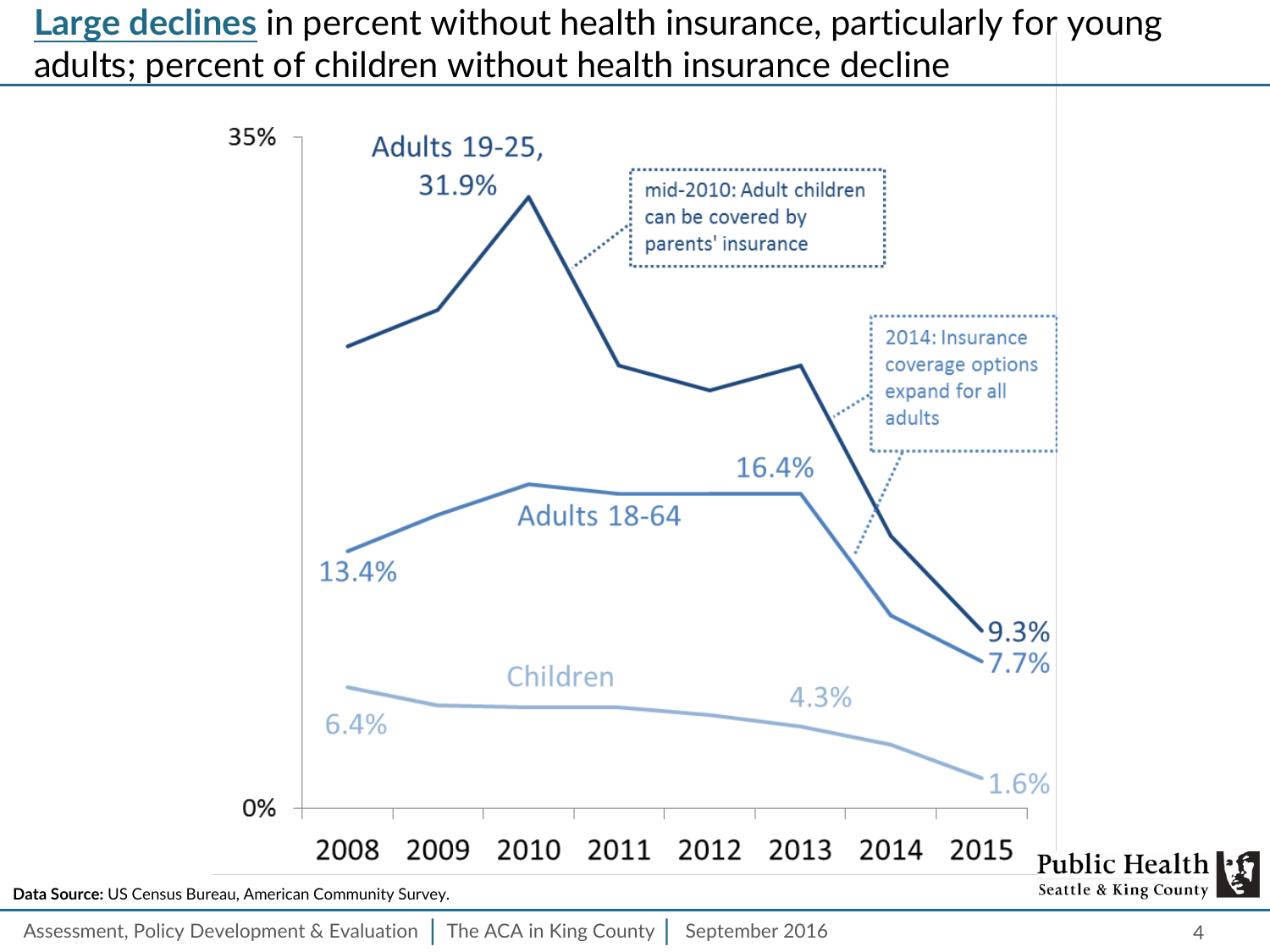#### **Large declines** in percent without health insurance for adults of all ages

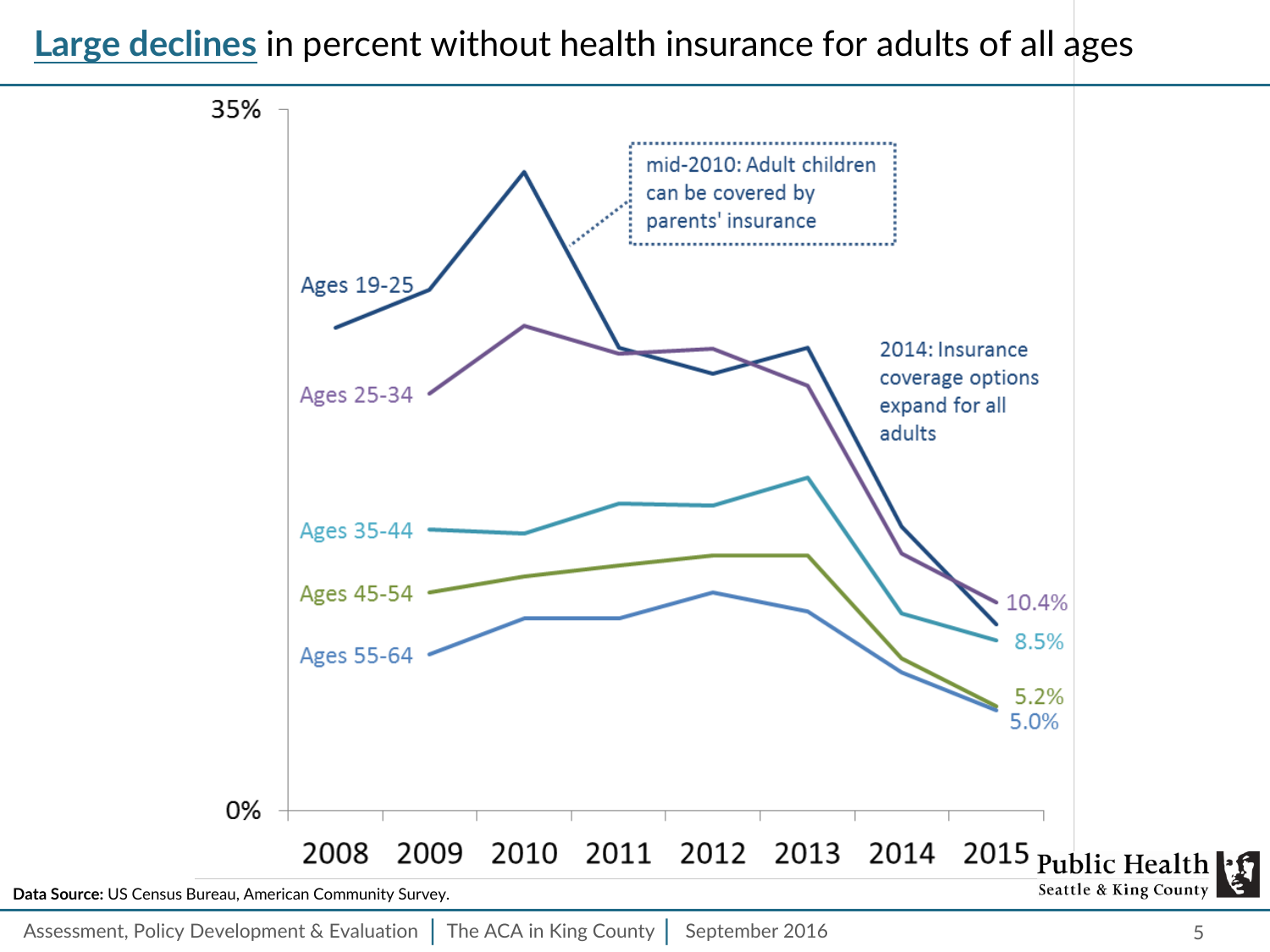### Uninsurance declines for King County working-age adults...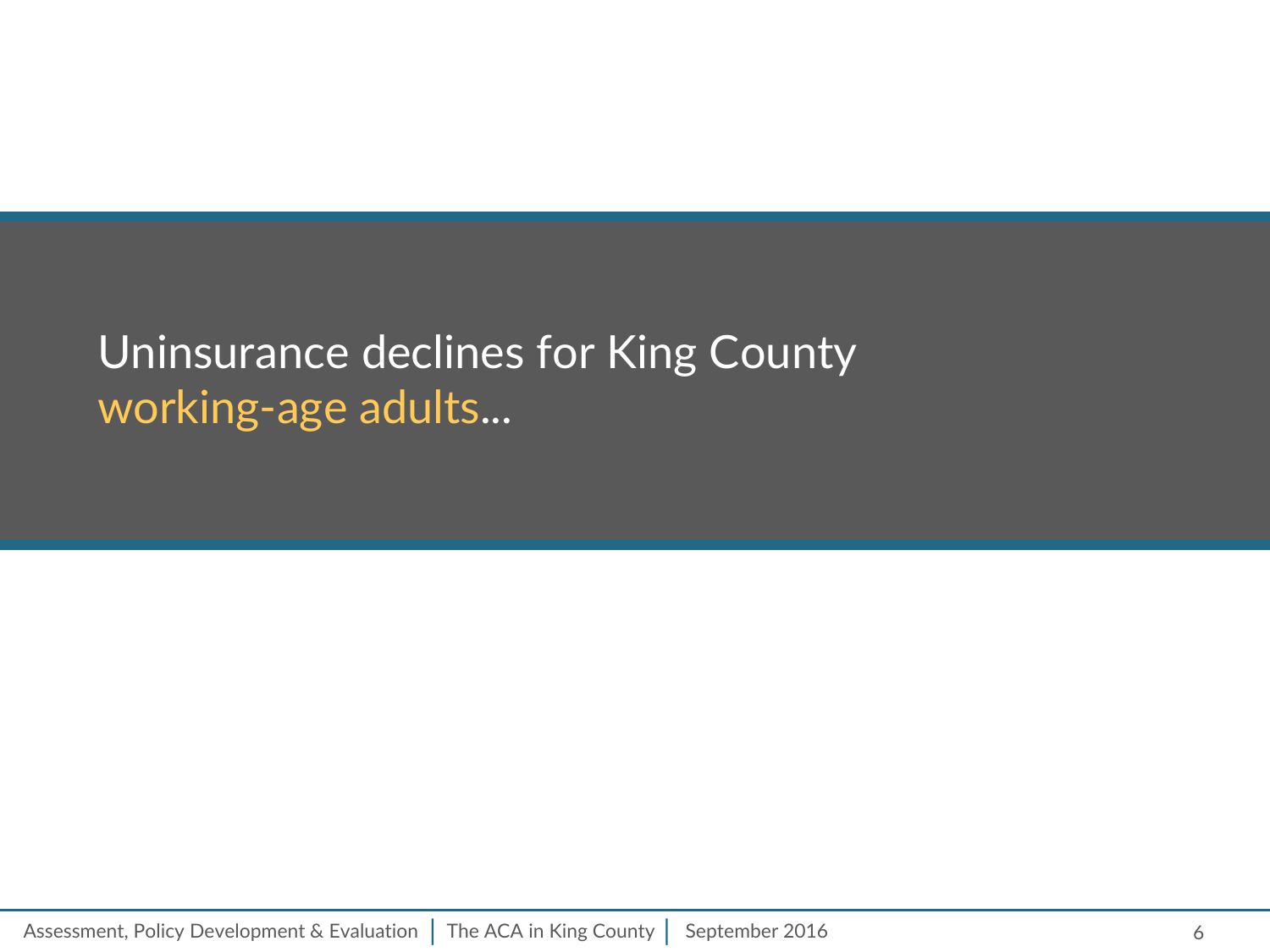

**Data Source:** US Census Bureau, American Community Survey. See wording of question in Appendix.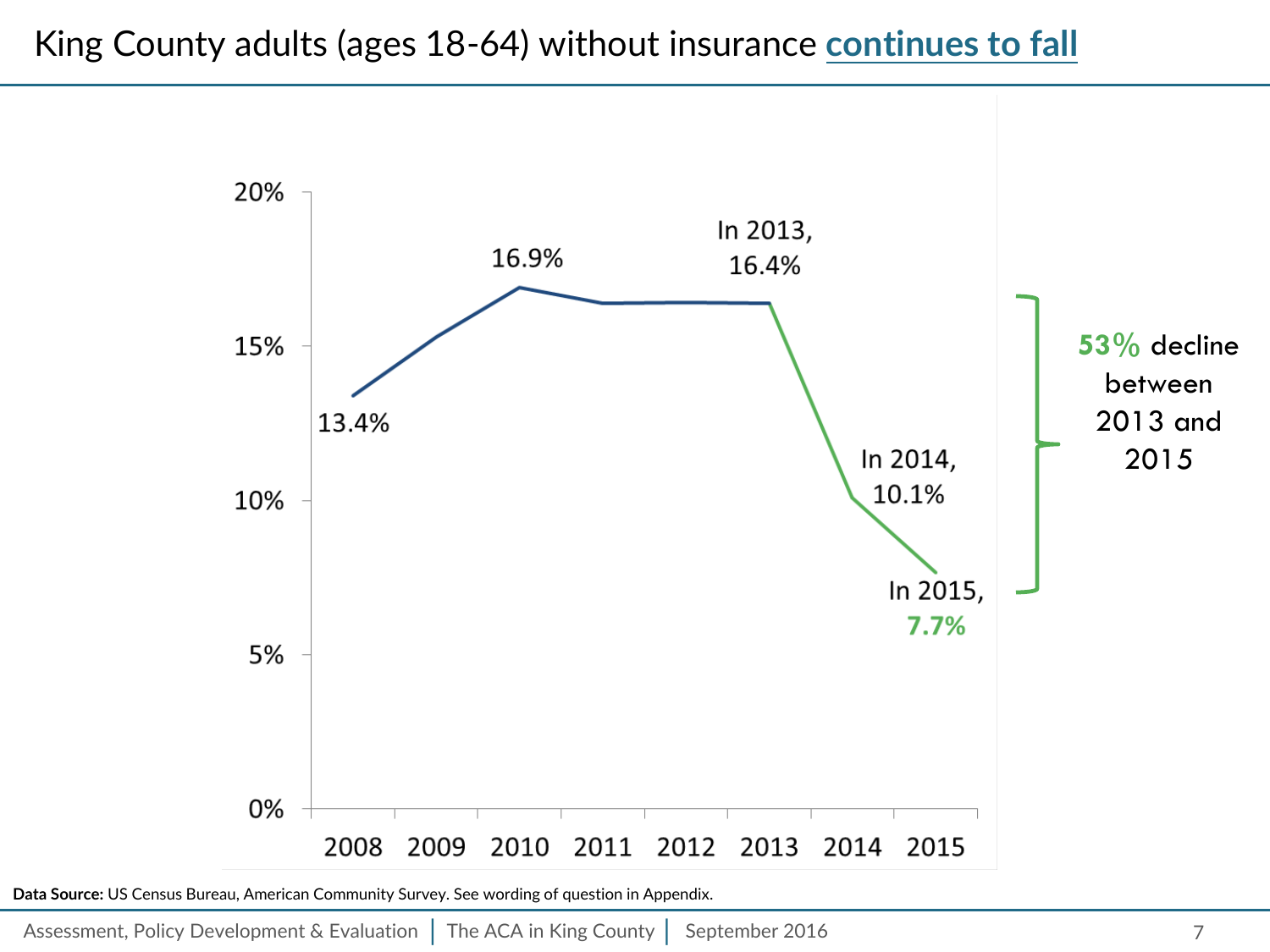#### Uninsurance **continues to fall** across King County in 2015

**King County** 16.4% 7 7%  $\blacksquare$  2013  $\blacksquare$  2014  $\Box$  Compared to 2013, a **AIAN** 18.7% 35.6% decline in uninsurance  $\blacksquare$  2015 Asian 16.5% for all age, **Black**  $9.6\%$ 27.5% race/ethnicity, and Hispanic 30.3% 42.4% poverty groups in 2015. Multiple Race Uninsurance declined 6.7% 19.8% by 65% for Blacks. **NHPI** 10.5% 33.0% white 13.8% 5.7%  $\Box$  Improvements in white NH 4.8% 11.5% disparities by age and poverty levels, but relative disparities Age 19-25 9.3% 23.1% increase by 25-44 9.5% 19.0% race/ethnicity. Barriers 45-64  $5.1%$ 11.4% to coverage such as length of residency Poverty <138% 16.2% 39.8% requirements and 138-199%  $19.5^{\circ}$ 34.4% documentation status 200-399% 21.1% remain. 11 -3%  $400% +$ 4.7% 20% 40% 60% 0% **Data Source:** US Census Bureau, American Community Survey. Coverage for adult children ages 19-25 expanded in mid-2010.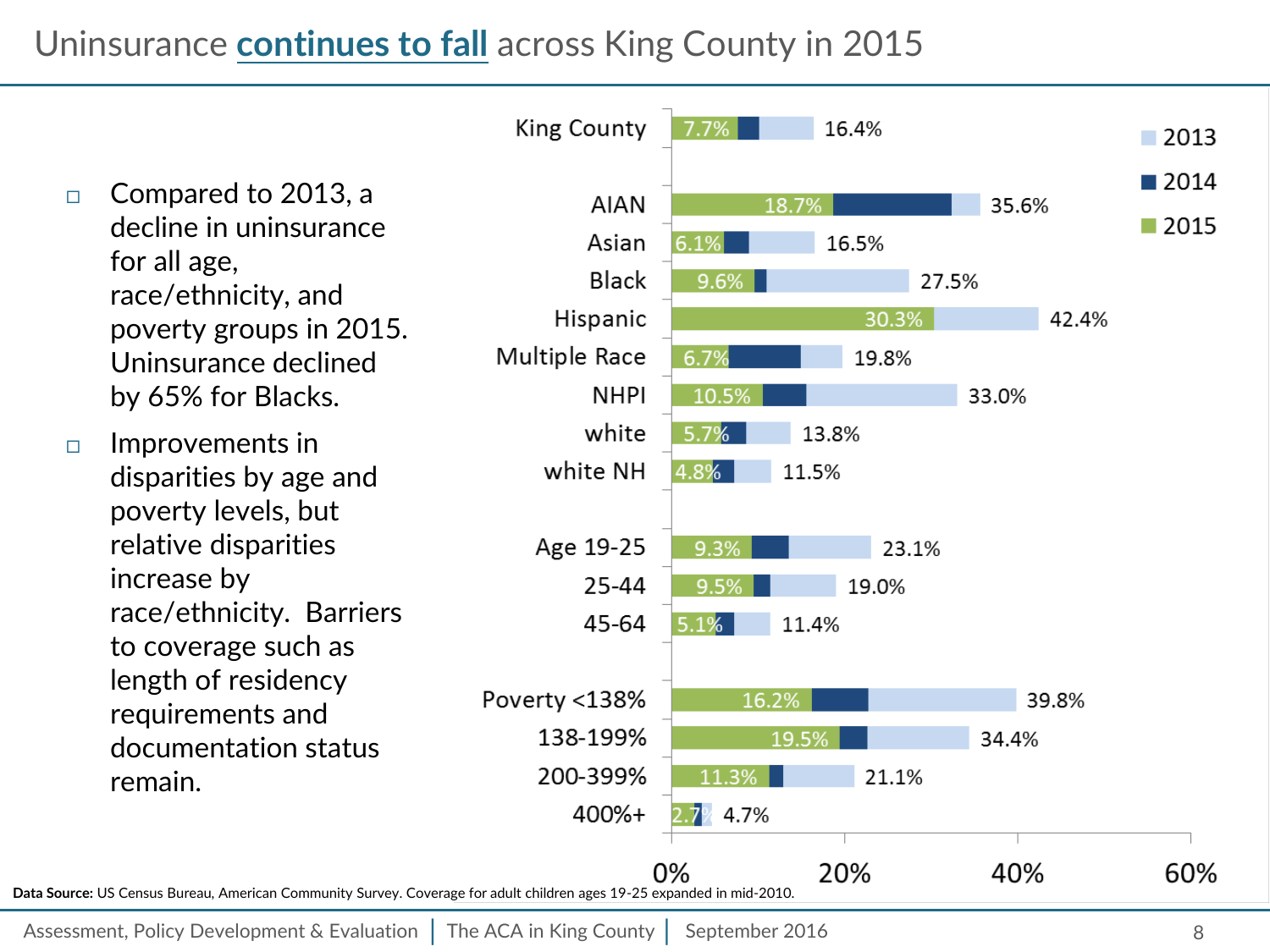Uninsurance **continues to fall** in King County, unemployed see big declines

- $\Box$  Compared to 2013, uninsurance declined for all employment status and citizenship status groups in 2015.
- $\Box$  The unemployed saw a 58% decline in uninsurance. This decline was 51% among the employed.
- $\Box$  Citizens born in the US saw a 59% decline in uninsurance. Among naturalized citizens, the decline was 65%.

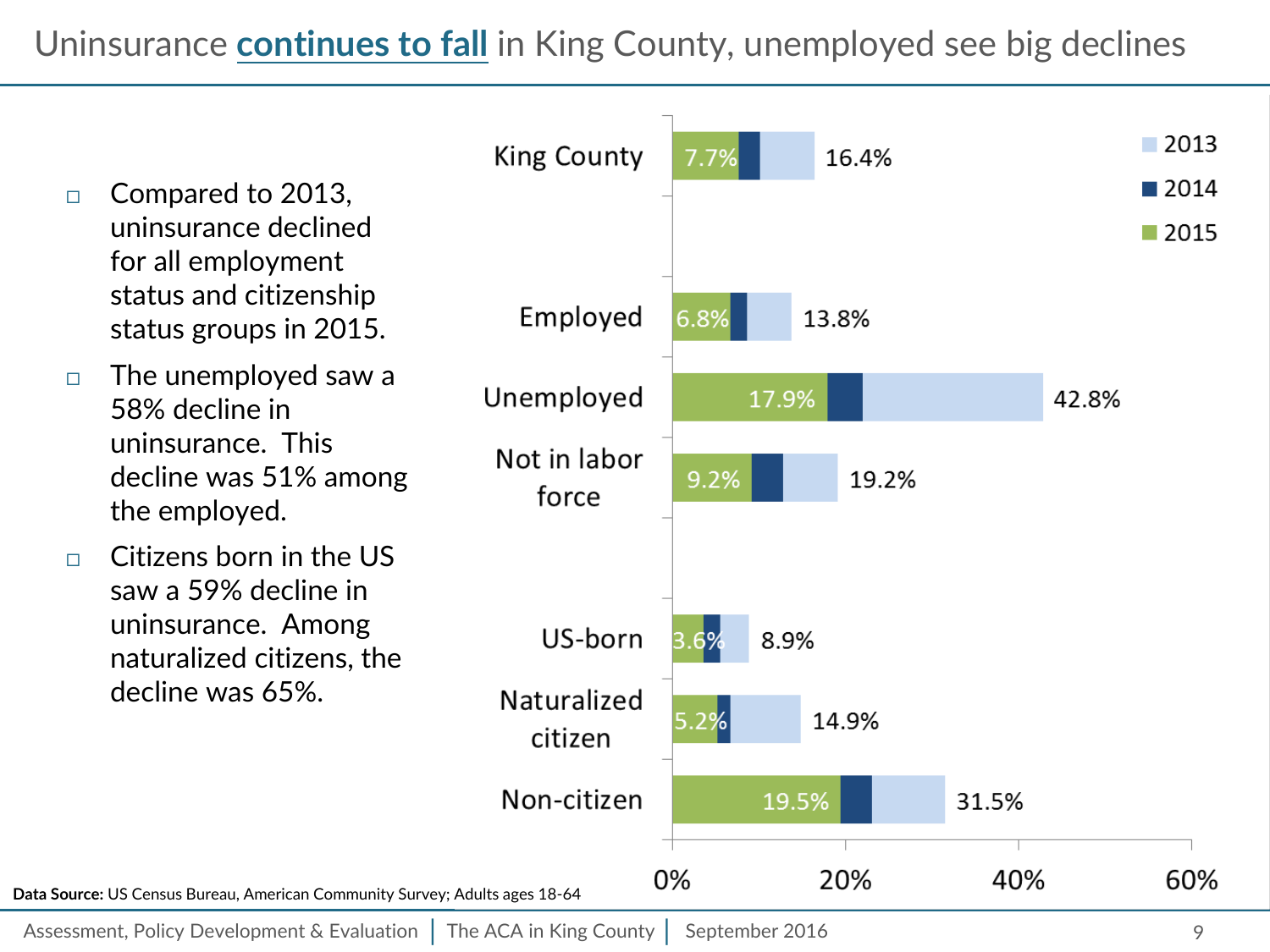Adult Medicaid coverage **continues to increase** in 2015

King County uninsured  $-53%$ □ King County overall saw a 53% decline in Any private plan coverage 5% uninsurance, compared Private to 2013. Employer-based 4%  $\Box$  Gains in insurance coverage were mainly Direct-purchase 18% among public coverage, specifically Medicaid (Apple Health). Any public coverage 64% Medicaid 85% Public Medicare 3% Military  $-10%$ -100% -50% 0% 50% 100% **Percent Change** 

Private plan includes employer-based or direct-purchase. Public coverage includes Medicaid, Medicare, or military. Military includes TRICARE and Veteran's Administration care. **Data Source:** US Census Bureau, American Community Survey; Adults ages 18-64.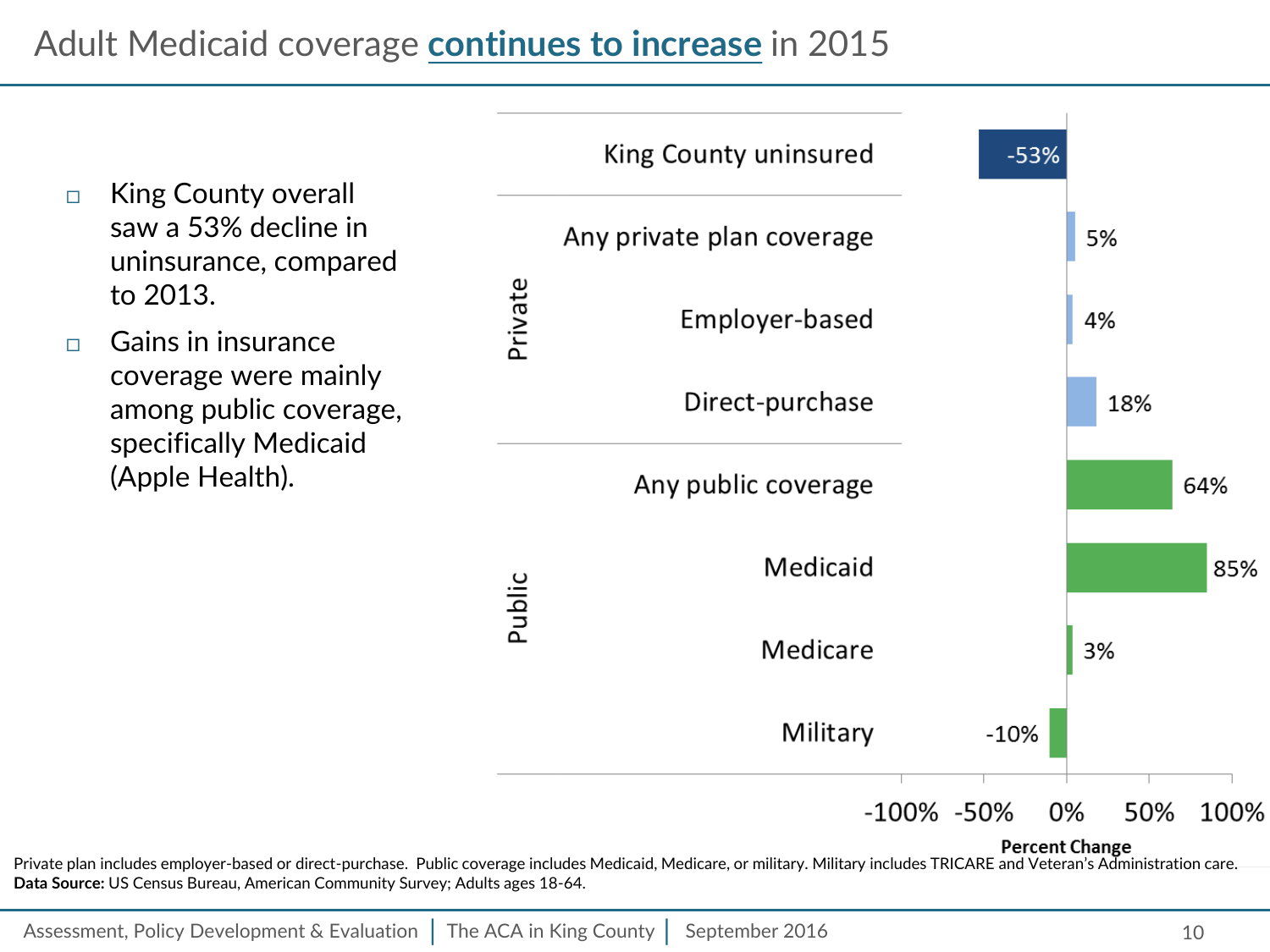

Statewide: 53%

Only large counties with more than 65,000 population have available data. Data Source: US Census Bureau, American Community Survey.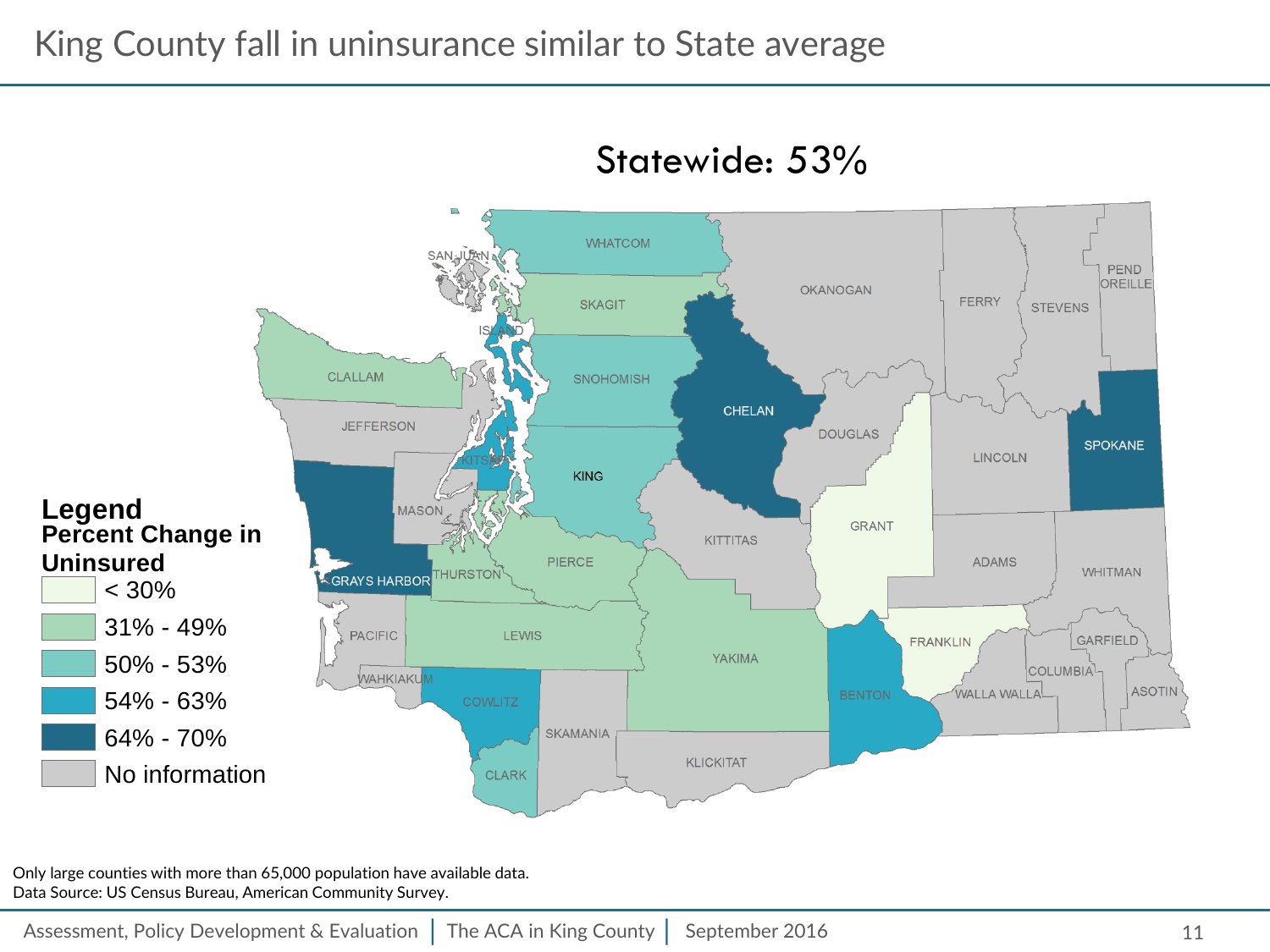## APPENDIX

See2013-14 report for complete description of ACA QA/Evaluation framework and methodology

#### FOR MORE INFORMATION, CONTACT:

**Assessment, Policy Development & Evaluation Unit** Public Health - Seattle & King County Phone: 206.263.8786 | Email: [data.request@kingcounty.gov](mailto:data.request@kingcounty.gov)

This report was prepared by Eva Wong. If you use information from this report, please cite this report as "Affordable Care Act Enrollment in King County: Increases in Health Insurance Coverage." September 2016. Public Health-Seattle & King County; Assessment, Policy Development & Evaluation Unit."